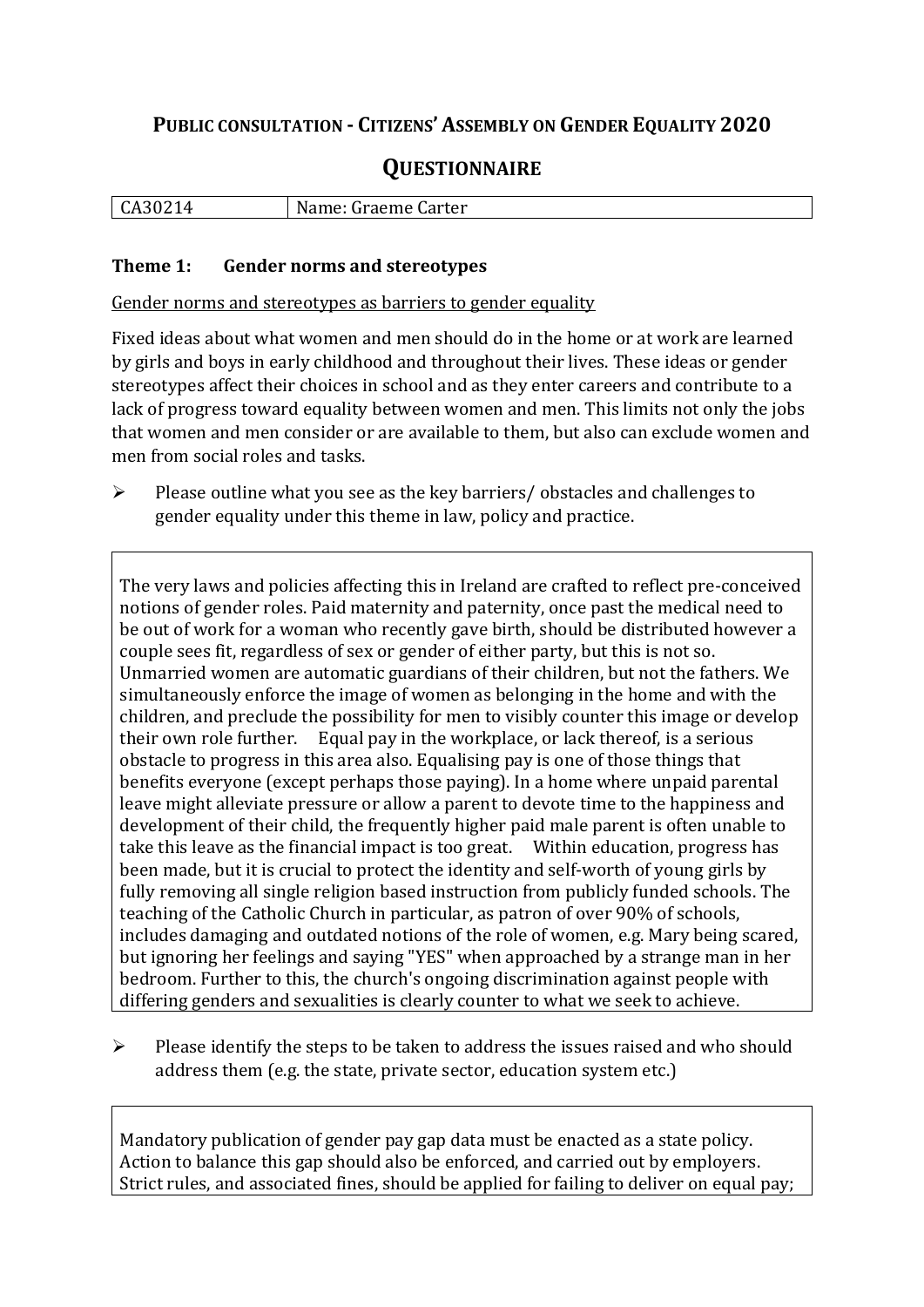or for discriminatory practices or policies, official or unofficial, around paying less because "woman might get pregnant", or similar ideas. In general, removing gender applicability from services, credits, benefits, etc., that are not specific medical needs for a woman who gave birth, and allowing couples to assign them as best fits their own situation, would be a huge help and a state responsibility. Separation of church and state is another topic and long overdue, but in this specific context, it sends a clear message around equality and respect, not only to women, but to people of all sexes, genders and sexualities. The church discriminates or simply denies the existence of people outside their accepted spectrum, and should absolutely not control the educational content or facilities of our youth if we are serious about changing attitudes.

### **Theme 2: Work: Occupational segregation by gender, gender discrimination and the gender pay gap**

Women and men are often concentrated into different kinds of jobs and within the same occupations, women are often in work that is less well paid and has less opportunities for career advancement. Women often work in areas where they can work part-time so as to fit in with their caring responsibilities. While many men work in low paid jobs, many professions dominated by women are also low paid, and professions that have become female-dominated have become lower paid. This worsens the gender pay gap (the average difference between the wages of women and men who are working).

- $\triangleright$  Please outline what you see as the key barriers/ obstacles and challenges to gender equality under this theme in law, policy and practice.
- $\triangleright$  Please identify the steps to be taken to address the issues raised and who should address them (e.g. the state, private sector, education system etc.)

#### **Theme 3. Care, paid and unpaid, as a social and family responsibility**

Care -- the social responsibility of care and women and men's co responsibility for care, especially within the family

Women remain disproportionately responsible for unpaid care and often work in poorly paid care work. For working parents or [lone parents,](https://aran.library.nuigalway.ie/bitstream/handle/10379/6044/Millar_and_Crosse_Activation_Report.pdf?sequence=1&isAllowed=y) balancing paid work with parenting and or caring for older and dependent adults presents significant challenges. Women are [most disadvantaged by these challenges,](https://eige.europa.eu/gender-equality-index/game/IE/W) yet men also suffer from lack of opportunities to share parenting and caring roles. Despite recent legislation and policy initiatives to support early years parental care, [inequalities in the distribution of unpaid](https://www.ihrec.ie/app/uploads/2019/07/Caring-and-Unpaid-Work-in-Ireland_Final.pdf)  [care](https://www.ihrec.ie/app/uploads/2019/07/Caring-and-Unpaid-Work-in-Ireland_Final.pdf) continue between women and men. The cost of childcare has been identified as a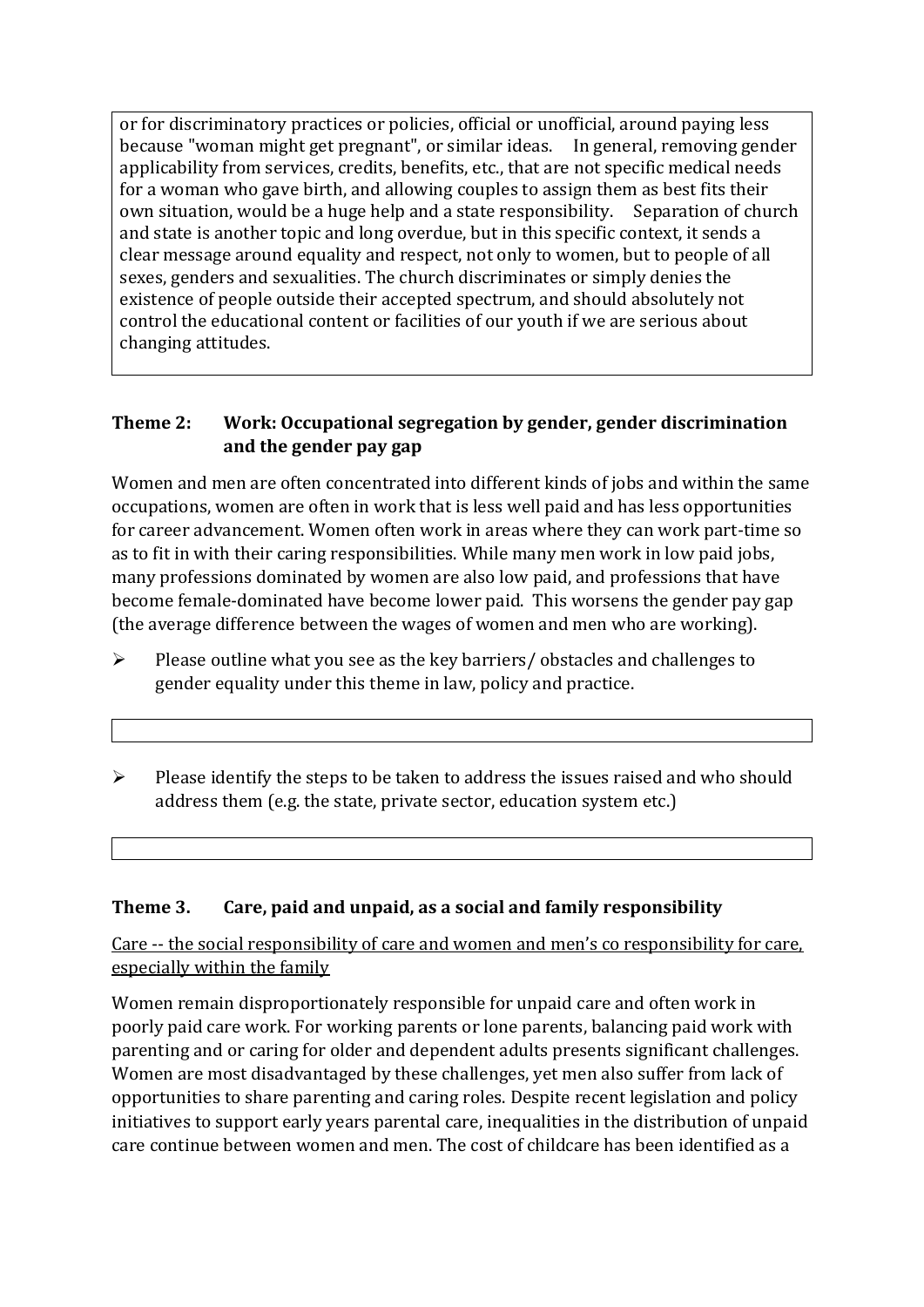particular barrier to work for women alongside responsibilities of caring for older relatives and dependent adults.

- $\triangleright$  Please outline what you see as the key barriers/ obstacles and challenges to gender equality under this them in law, policy and practice.
- $\triangleright$  Please identify the steps to be taken to address the issues raised and who should address theme (e.g. the state, private sector, education system etc.)

#### **Theme 4: Women's access to, and representation in, public life and decision making**

Ensure women's participation and representation in decision-making and leadership in the workplace, political and public life

Women are systematically underrepresented in leadership in [economic](https://eige.europa.eu/gender-equality-index/2019/compare-countries/power/2/bar) and [political](https://eige.europa.eu/gender-equality-index/2019/compare-countries/power/1/bar)  [decision-](https://eige.europa.eu/gender-equality-index/2019/compare-countries/power/1/bar)making. Despite the introduction of a candidate gender quota (through the system of party funding) for national political office, and [initiatives](https://betterbalance.ie/) to support women's access to corporate decision-making roles, men continue to dominate leadership positions. There are also issues to be considered around how media represents women and men.

- $\triangleright$  Please outline what you see as the key barriers/ obstacles and challenges to gender equality under this theme in law, policy and practice.
- $\triangleright$  Please identify the steps to be taken to address the issues raised and who should address them (e.g. the state, private sector, education system etc.)

### **5. Where does gender inequality impact most?**

To conclude we would be interested in your response to the following question: In which area do you think gender inequality matters most?

Please rank the following in order of importance, 1 being the most important:

- Paid work
- Home & family life